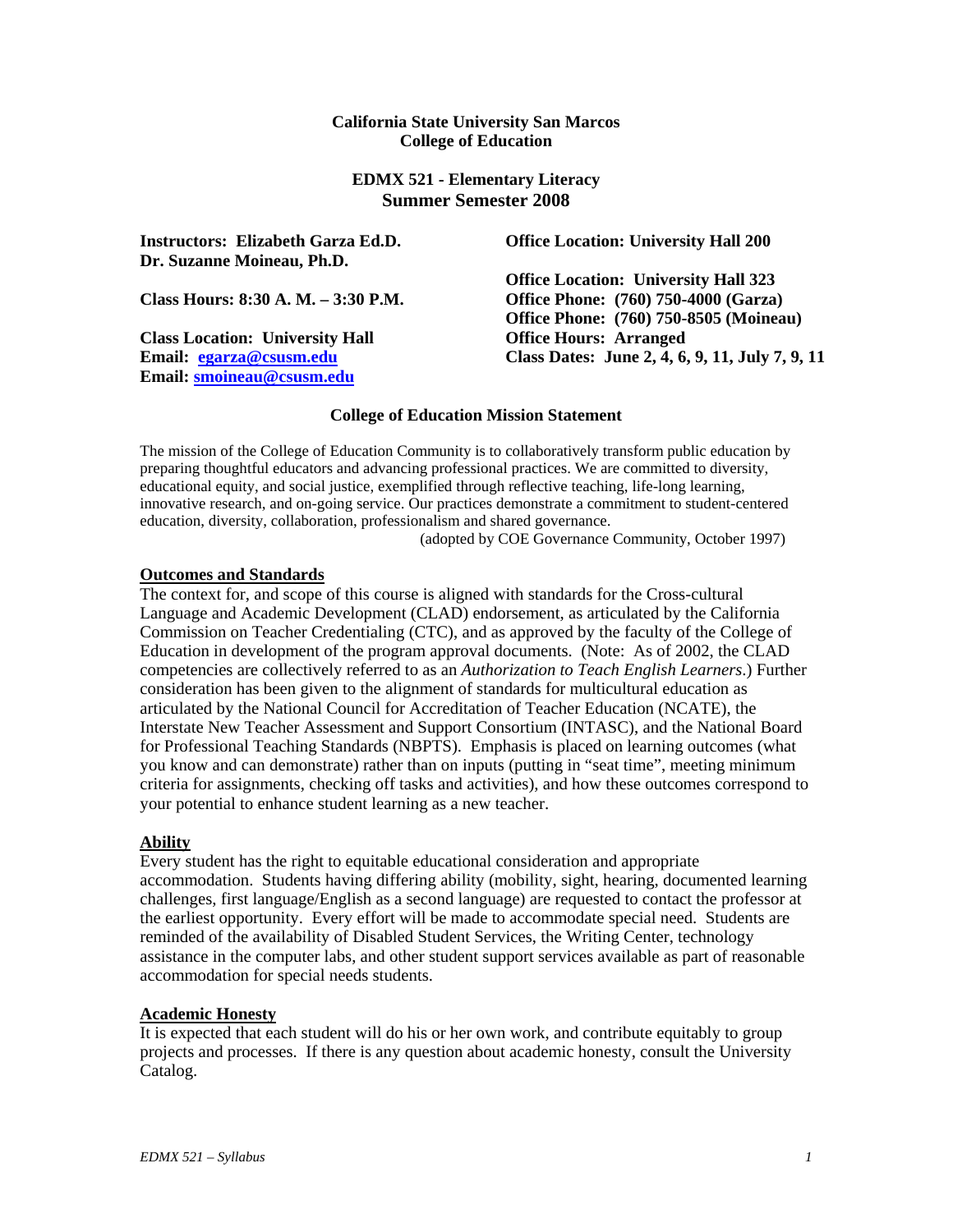## **Appeals**

Every student has the right to appeal grades, or appeal for redress of grievances incurred in the context of any class. Disputes may be resolved informally with the professor, or through the formal grades appeal process. For the latter, consult Dr. Kelly, Associate Dean.

## **Writing**

In keeping with the All-University Writing Requirement, all 3 unit courses must have a writing component of at least 2,500 words (approximately 10 pages) which can be administered in a variety of ways.

### **Students with Disabilities Requiring Reasonable Accommodations**

Students are approved for services through the Disabled Student Services Office (DSS). The DSS Office is located in Craven Hall 5205, and can be contacted by phone at (760) 750-4905 or TTY (760) 750-4909. Students authorized by DSS to receive reasonable accommodations should meet with their instructor during office hours or, in order to ensure confidentiality, in a more private setting.

### **Attendance Policy**

Due to the dynamic and interactive nature of EDMS 521 and the short time span in which the course is offered, all students are expected to attend all classes and participate in all class activities. Each day absent is equal to two class sessions on a regular course schedule. A passing grade will not be issued for students who do not attend 80% or more of the class sessions. Should the student have extenuating circumstances, s/he should contact the instructor as soon as possible. (*Adopted by the COE Governance Community, December, 1997)*

### **Course Description:**

The primary aim of this course is for students to develop an understanding of the theory, methodology and assessment of English language arts and second language learning in integrated and inclusive K-8 school classrooms. This class is aligned with the California 2042 standards.

## **Standards Alignment:**

The course objectives, assignments, and assessments have been aligned with the CTC standards for Multiple Subjects Credential. Please be sure to incorporate artifacts from this class into your final comprehensive portfolio. The following standards are a primary emphasis in this course: Standard 3- Relationship between theory and practice

Standard 4-Pedagogical thought and reflective practice

Standard 5-Equity, Diversity, & Access tot he Core Curriculum

Standard 7-Equity, Preparation to Teach Reading Language Arts

# **Course Objectives:**

### **Knowledge**

Teacher candidates will:

gain an understanding of how a first and second language is acquired.

gain an understanding of the reading process and its relationship to thought, language and learning.

gain an understanding of how people learn to read and write in their first and second language

become familiar with current approaches to the teaching of reading and writing and the theoretical bases of such approaches.

become familiar with current approaches to the teaching of reading and writing in culturally and linguistically diverse elementary school classrooms

become familiar with classroom diagnostic techniques and evaluation procedures. become familiar with current approaches to the teaching of reading and writing to children with special learning needs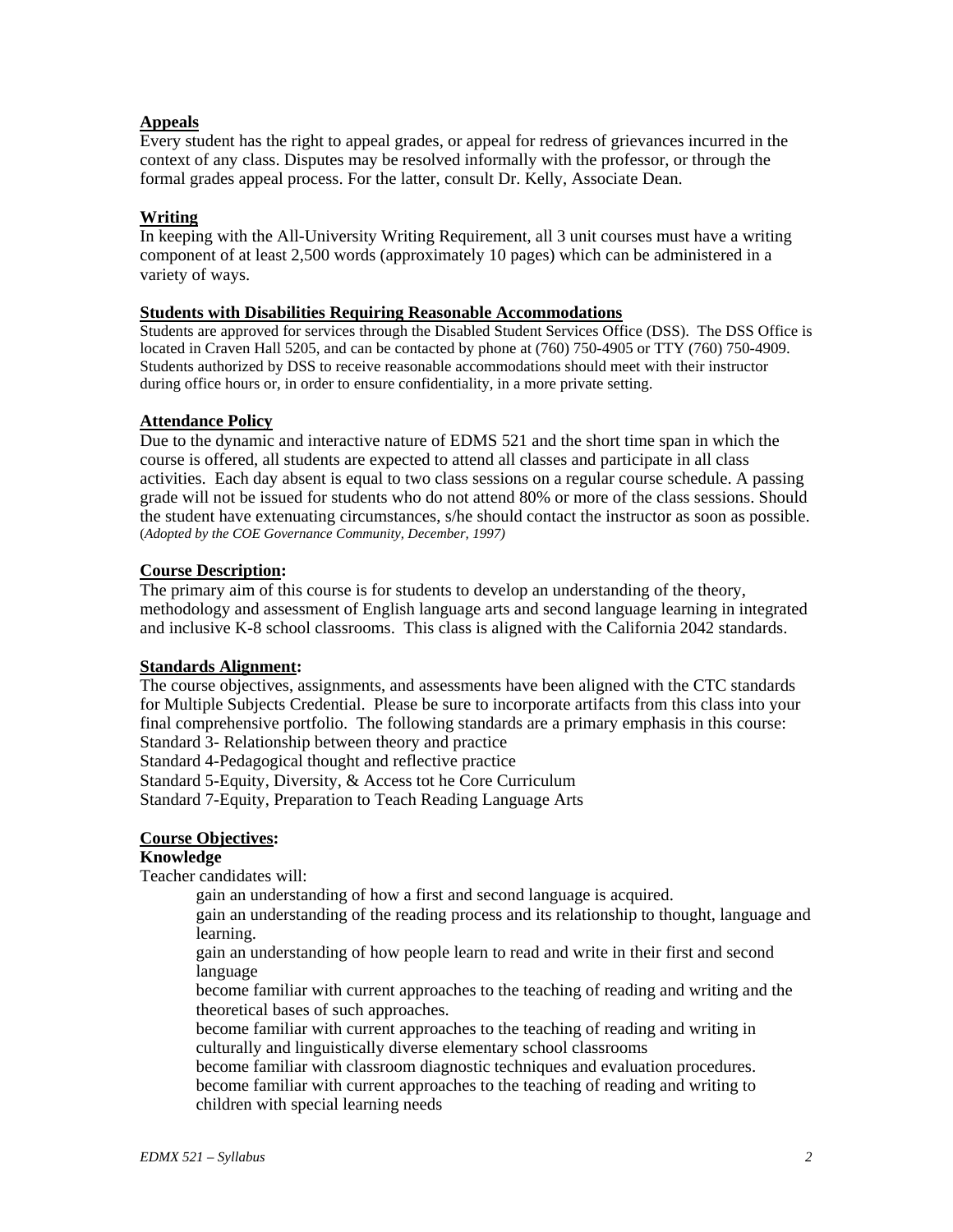## **Skills**

Teacher candidates will:

become sensitive observers of children's language using behaviors.

analyze children's reading and writing behavior as a basis for making instructional decisions

translate the results of formal and informal assessment of children's reading and writing behaviors into instructional plans

develop the ability to select appropriate materials and instructional strategies to meet the individual needs of students

learn how to organize the classroom for teaching reading and writing to culturally and linguistically diverse populations.

# **Attitudes and Values**

Teacher candidates will:

- develop an appreciation for the natural language abilities children possess for processing and producing print
- develop an appreciation for the need and value of integrating reading and writing into all areas of the curriculum
- affirm the importance of a rich environment for developing an effective language arts program.
- develop a sensitivity to and appreciation for culturally and linguistically diverse learners.
- develop a sensitivity to and appreciation for children with special learning needs
- develop an appreciation for the importance of reading and writing for their own personal and professional growth
- develop a respect for each student, his/her abilities and background and the student's right to instruction that meets his or her individual needs.

### **Teacher Performance Expectations (TPE) for EDMX 521**

This course is designed to help teachers seeking the Multiple Subjects Credential to develop the skills, knowledge, and attitudes necessary to assist schools and district in implementing effective programs for all students. The successful candidate will be able to merge theory and practice in order to realize a comprehensive and extensive educational program for all students. The following TPE's are addressed in this course:

- TPE 1a-Teaching Reading-Language Arts
- TPE 4- Access

## http://lynx.csusm.edu/coe/eportfolio/index.asp

This will take you to the CSUSM COE website where you can get help with how to create your electronic portfolio and information on the required elements.

#### http://www.taskstream.com

This is the Task Stream home page where you will register for Task Stream and return to when working on your electronic portfolio

# **Course Requirements:**

1. Attend all class sessions. It is the policy of the CSUSM College of Education that any student who misses 20% or more of class time or class sessions may not receive a passing grade for a course.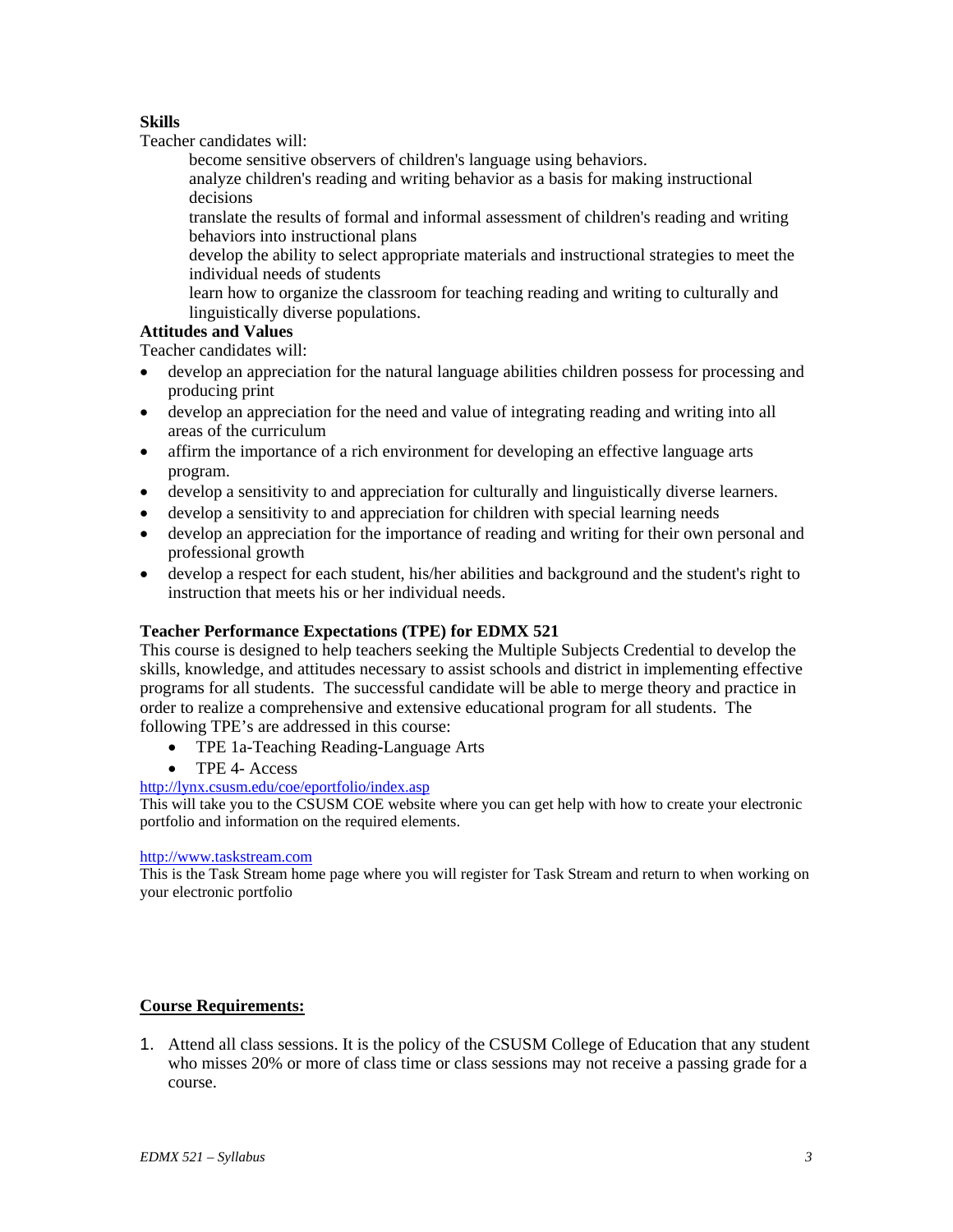- 2. Participate in class discussions and group activities and demonstrate positive interpersonal skills with classmates and instructors. All students are expected to participate in class activities and demonstrate reflective learning.
- 3. It is important that students are well prepared for course sessions by completing the readings and assignments scheduled before the class meeting.
- 4. All assignments are to be submitted on the due date listed on the course schedule (i.e., posted on webct). Assignments not posted on webct on the due date will lose 10% of earned credit per day. Complete and hand in all assignments on the due dates for full credit. If you have extraordinary circumstances that impact completion of your assignments, please let the instructor know *in advance*. Any time that you have questions or concerns, please contact the instructor immediately
- 5. "Person-first" language (e.g., "Student with Down Syndrome" rather than "Down Syndrome student;" "Student learning English") must be used throughout all written and oral assignments and class discussions.
- 6. Word-process all written documents. Only turn in products that are representative of the best work that you can do. Keep a copy of all of your work. You will want these copies for your records and future use as potential professional portfolio entries.

#### **Required texts:**

- Johns, J. () Basic Reading Inventory: Pre-primer through grade twelve & early literacy assessments. Dubuque, Iowa: Kendall-Hunt.
- Reutzel, D.R. & Cooter, R. B. (2009) The Essentials of Teaching Children to Read: The Teacher Makes the Difference, 2nd Edition. Allyn & Bacon.
- Quiocho A. & Ulanoff, S. (2009) Differentiated Literacy Instruction for English Language Learners. Pearson Education. (ISBN-13: 978-0-13-118000-0)

Also available as an ebook on-line.

*Reading/language Arts Framework for CA Public Schools* CA Dept of Ed – available online

#### **Recommended text:**

Zarrillo, J. J. (2005). Ready for RICA: A test preparation guide for California's Reading Instruction Competence Assessment. Merrill Prentice Hall.

### **Assignments and Grading:**

|                                                                    | 10 points (5 pts per entry) |
|--------------------------------------------------------------------|-----------------------------|
| 2) Lecture & Reading Response Journal  15 points (5 pts per entry) |                             |
| 3) Lesson Plan Differentiation for                                 | $\ldots$ 20 points          |
| <b>Students Learning English</b>                                   |                             |
|                                                                    |                             |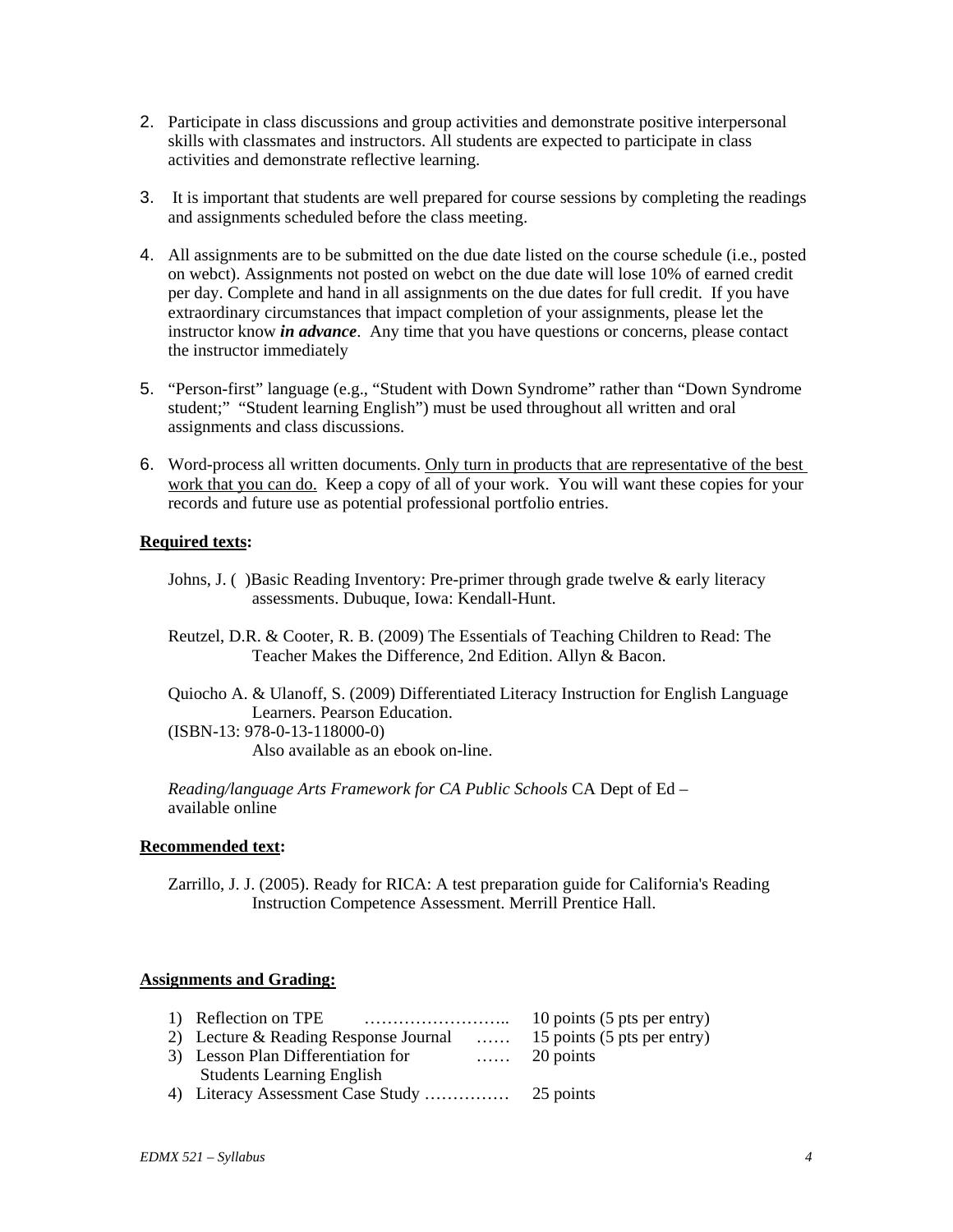5) Modification of Intervention ……………. 25 points

| A    | $(93-100 \text{ points})$ | $A -$ | $(91-92 \text{ points})$ |
|------|---------------------------|-------|--------------------------|
| $B+$ | $(89-90 \text{ points})$  |       | $(83-88 \text{ points})$ |
| $B-$ | $(81-82 \text{ points})$  |       | $(79-80 \text{ points})$ |

*NOTE: The minimum acceptable grade for a course in the professional education sequence is "C+." A "B" average must be maintained. (CSUSM General Catalog)* 

#### **Assignment Descriptions:**

#### **1. Reflection on TPE**

You will write a structured reflection for each TPE. After reading the TPE text, and analyzing the information it contains, you will write a reflection that follows the structure provided. By the due date indicated on the course schedule, you will need to submit each of your TPE reflections. Your response should follow the structure in the TPE Structured Reflection Guidelines below.

### **TPE Structured Reflection Guidelines**

| <b>Class</b>    | TPE | Artifact                     |
|-----------------|-----|------------------------------|
| <b>EDMS</b> 521 | l A | Literacy Assessment          |
| $ $ EDMS 521    |     | Modification of Intervention |

#### *Paragraph 1:*

**[ ] Did you describe the TPE?** 

- [ ] Does your description include main concepts?
- [ ] Does your description provide a few examples?

*Paragraph 2:* 

#### **[ ] Did you explain how your artifact demonstrates the TPE?**

- [ ] Did you identify the artifact for the TPE by name?
- [ ] Did you briefly describe the artifact?

[ ] Did you **explain** specifically how it demonstrates the TPE?

*Paragraph 3:* 

#### **[ ] Did you reflect on the importance of this TPE to your teaching?**

- [ ] Did you share why understanding this TPE is important to you?
- [ ] Did you share how your understanding it makes you a better teacher?
- [ ] Did you share how your understanding it helps your students succeed?

### *TPE 1A: Teaching Reading-Language Arts in a Multiple Subject Assignment*

Candidates for a Multiple Subject Teaching Credential demonstrate the ability to teach the stateadopted academic content standards for students in English-Language Arts (K-8). They understand how to deliver a **comprehensive** program of **systematic instruction** in word analysis. fluency, and systematic vocabulary development; reading comprehension; literary response and analysis; writing strategies and applications; written and oral English Language conventions; and listening and speaking strategies and applications. They know how to strategically plan and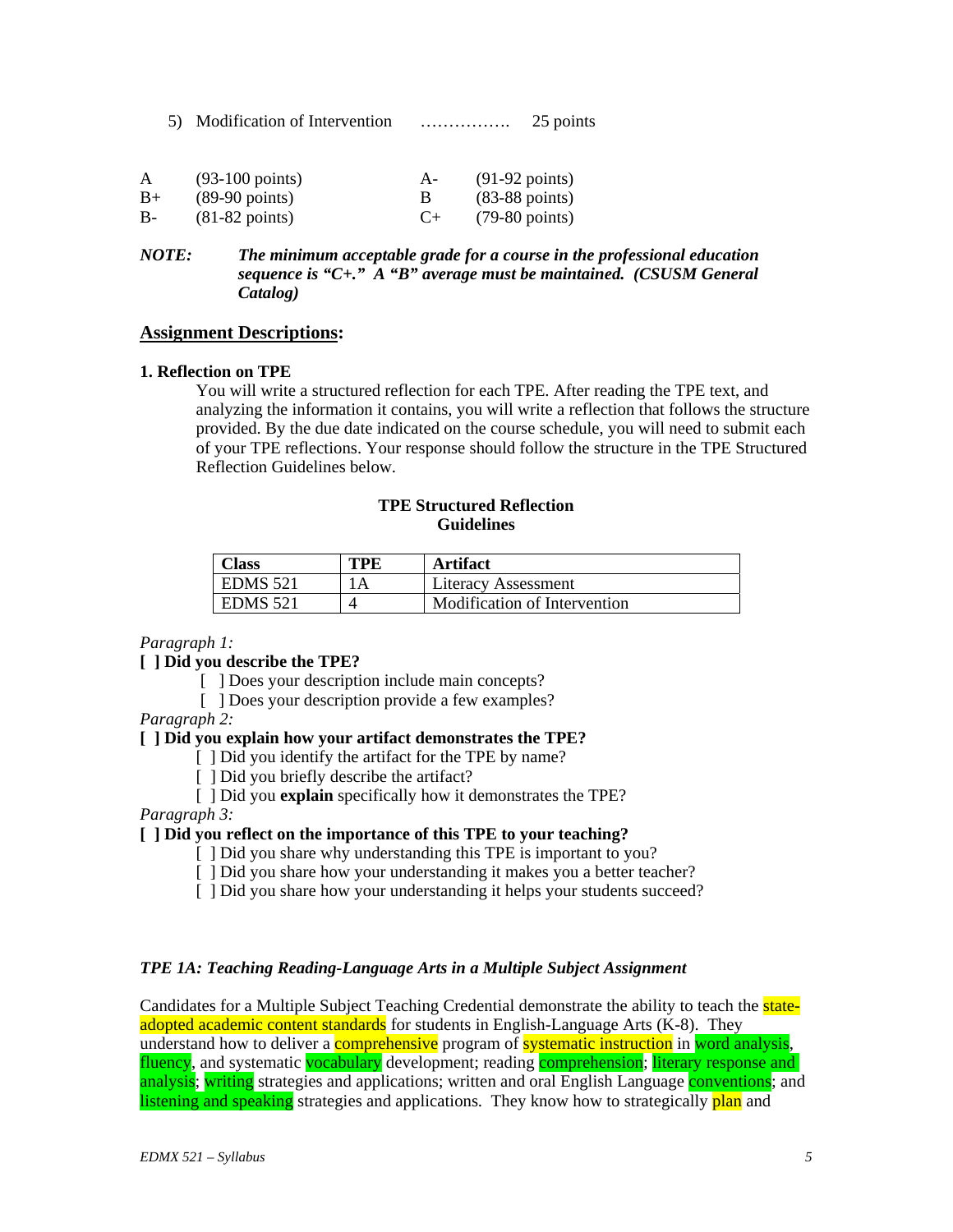schedule *instruction* to ensure that students meet or exceed the **standards**. Candidates create a classroom environment where students learn to read and write, comprehend and compose, appreciate and analyze, and perform and enjoy the language arts. They understand how to make language (e.g., vocabulary, forms, and uses) comprehensible to students and the need for students to master foundational skills as a gateway to using all forms of language as tools for thinking, learning, and communicating. They understand how to use instructional materials that include a range of textual, functional and recreational texts and how to teach high quality literature and expository text. They understand that the advanced skills of comprehending narrative and informational texts and literary response and analysis, and the creation of eloquent prose, all depend on a foundation of solid vocabulary, decoding, and word-recognition skills. Candidates teach students how to use visual structures such as graphic organizers or outlines to comprehend or produce text, how to **comprehend or produce narrative, expository**, persuasive and descriptive texts, how to comprehend or produce the complexity of writing forms, purposes, and organizational patterns, and how to have a command of written and oral **English-language** conventions. They know how to determine the skill level of students through the use of meaningful indicators of reading and language arts proficiency **prior to instruction**, how to determine whether students are making adequate **progress** on skills and concepts taught directly, and how to determine the effectiveness of instruction and students' proficiency after instruction.

#### *TPE 4: Making Content Accessible*

Candidates for Teaching Credentials incorporate specific strategies, teaching/instructional activities, procedures and experiences that address state-adopted **academic content standards** for students in order to provide a balanced and comprehensive curriculum. They use instructional materials to reinforce state-adopted academic content standards for students and they prioritize and sequence essential skills and strategies in a logical, coherent manner relative to students' current level of achievement. They vary instructional strategies according to purpose and lesson content. To meet student academic learning needs, candidates **explain content** clearly and reinforce content in multiple ways, such as the use of written and oral presentation, manipulatives, physical models, visual and performing arts, diagrams, non-verbal communication, and computer technology. They provide opportunities and adequate time for students to **practice and apply** what they have learned. They distinguish between conversational and academic language, and develop student skills in using and understanding **academic** language. They teach students strategies to read and comprehend a variety of texts and a variety of information sources, in the subject(s) taught. They model active listening in the classroom. Candidates encourage student creativity and imagination. They **motivate** students and encourage student effort. When students do not understand content, they take additional steps to foster access and comprehension for all learners. Candidates balance instruction by adjusting lesson designs relative to students' current level of achievement.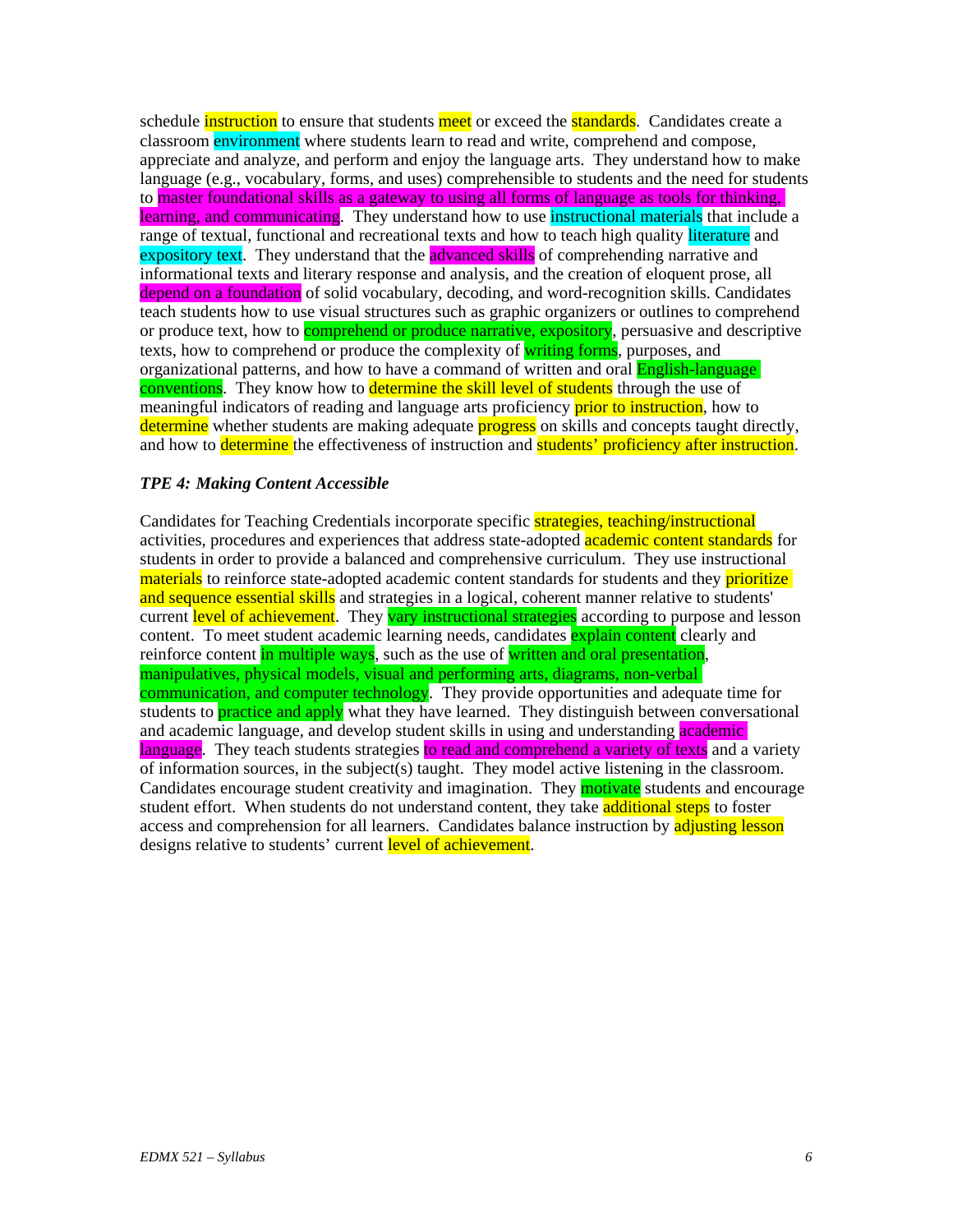#### **2. Lecture & Reading Response Journal**

The Lecture & Reading Response Journal provides an opportunity to reflect on what you are learning about teaching literacy in course lectures and the assigned readings. First, read the Response Journal prompt. Next, write a response that focuses on ideas contained in the lectures/readings that are significant to you, explaining your connection with these ideas, and making your comments & questions. Response journal entries should be 2 paragraphs in length (Times New Roman, font size 12). See the table below for the response journal prompts and the dates the entries are due on webct.

With the exception of the first entry in your response journal, you should submit the response journal entries BEFORE coming to the class sessions when they are due. Submit your response journal entry via the course WebCT6 site. Make sure to write your name and the due date on your response journal entry.

You should bring a print out copy of your response journal entries to the class sessions and be prepared to share your responses with your classmates.

| Response Journal 1<br>Due June 6  | (In class) Refer to Dr. Moineau's lectures and chapter 1 and 2 in the<br>Reutzel text to discuss the following prompt with a partner. Then,<br>write a draft of your first Response Journal entry and submit it to<br>webct by the end of the day.<br>"I used to think language and literacy were  but now I know"<br>"What do you think are the 3 most necessary concepts to know<br>about the processes of language and reading in order to be an<br>effective reading-language arts teacher?" |
|-----------------------------------|--------------------------------------------------------------------------------------------------------------------------------------------------------------------------------------------------------------------------------------------------------------------------------------------------------------------------------------------------------------------------------------------------------------------------------------------------------------------------------------------------|
| Response Journal 2<br>Due June 11 | (Before class) Based on the most recent lecture by Dr. Moineau and<br>chapter 4 and 5 in the Reutzel text, what are the 3 most significant<br>concepts to you? Why are they significant? What personal<br>connections do you make with them? And how will they impact<br>your literacy instruction?                                                                                                                                                                                              |
| Response Journal 3<br>Due July 9  | (Before class) Based on the learning experiences in Dr. Garza's<br>class and chapter 7 in the Reutzel text, what are the 3 most<br>significant concepts to you? Why are they significant? What<br>personal connections do you make with them? And how will they<br>impact your literacy instruction.                                                                                                                                                                                             |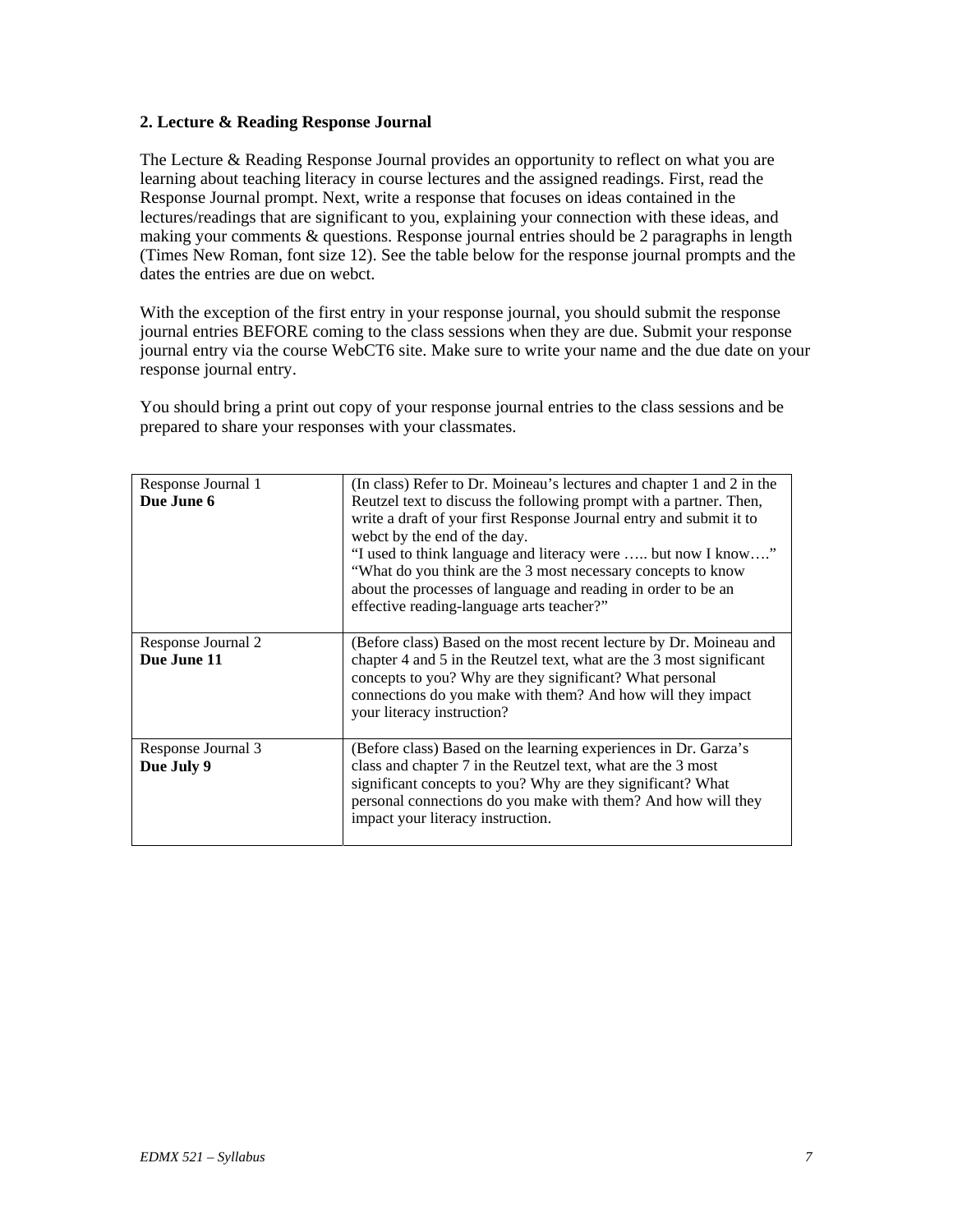## **3. Lesson Plan Differentiation for Students Learning English**

In this assignment, you will differentiate a lesson plan to meet the needs of students with different English proficiency levels. Use the lesson plan that you developed in the 511 course taught by Dr. Villa. On the grid for this assignment (below), find the 9 instructions in the left hand "Tasks" column. You will need to respond to each of the 9 task instructions.

You should create one document that responds to the 9 sections for "Chang, Intermediate EL". Please number the sections. Find on the grid where I have indicated that you may use bullet points and which sections you need to use sentences. Next, you will repeat this process for a Beginner EL. Finally, you will repeat this process for an Advanced EL.

To complete the sections, you will need to refer to various parts of the lesson plan. Remember that you are taking the *same* lesson plan you already created and *adapting* the instructional strategy or the student activity to meet the learning needs of students with different English proficiency levels.

| <b>TASKS</b>                                                                                                                                                      | <b>Beginning</b> | <b>Intermediate EL</b>                     | <b>Advanced</b> |
|-------------------------------------------------------------------------------------------------------------------------------------------------------------------|------------------|--------------------------------------------|-----------------|
| Identify strengths, interests, and learning<br>preferences.                                                                                                       | <b>EL</b>        | (Chang)<br>1. Bullet points<br>recommended | EL              |
| Identify 2 specific learning needs based on the<br>student description.                                                                                           |                  | 2. Bullet points<br>recommended            |                 |
| Identify at least one instructional strategy or student<br>activity that could challenge the student.                                                             |                  | 3. Bullet points<br>recommended            |                 |
| Explain why the strategy or activity you chose could<br>challenge the student based on the learning needs of<br>the student.                                      |                  | 4. Sentences only                          |                 |
| Describe how you would adapt the strategy or<br>activity to meet the learning needs of the student<br>considering subject matter pedagogy in your<br>description. |                  | 5. Sentences only                          |                 |
| Explain how your adaptation would be effective for<br>the student in making progress towards the goals of<br>your lesson.                                         |                  | 6. Sentences only                          |                 |
| Explain how your adaptation would be effective for<br>the student in making progress toward English<br>language development.                                      |                  | 7. Sentences only                          |                 |
| What progress monitoring assessment would you<br>choose to obtain evidence of the student's progress<br>towards a learning goal?                                  |                  | 8. Bullet points<br>recommended            |                 |
| Give rationale for your choice of assessment. Use<br>your knowledge of academic content in this lesson<br>and this student's learning needs in your rationale.    |                  | 9. Sentences only                          |                 |

### **TPA TASKS 1, 2, & 3 English Learners**

# **4. Literacy Assessment Case Study**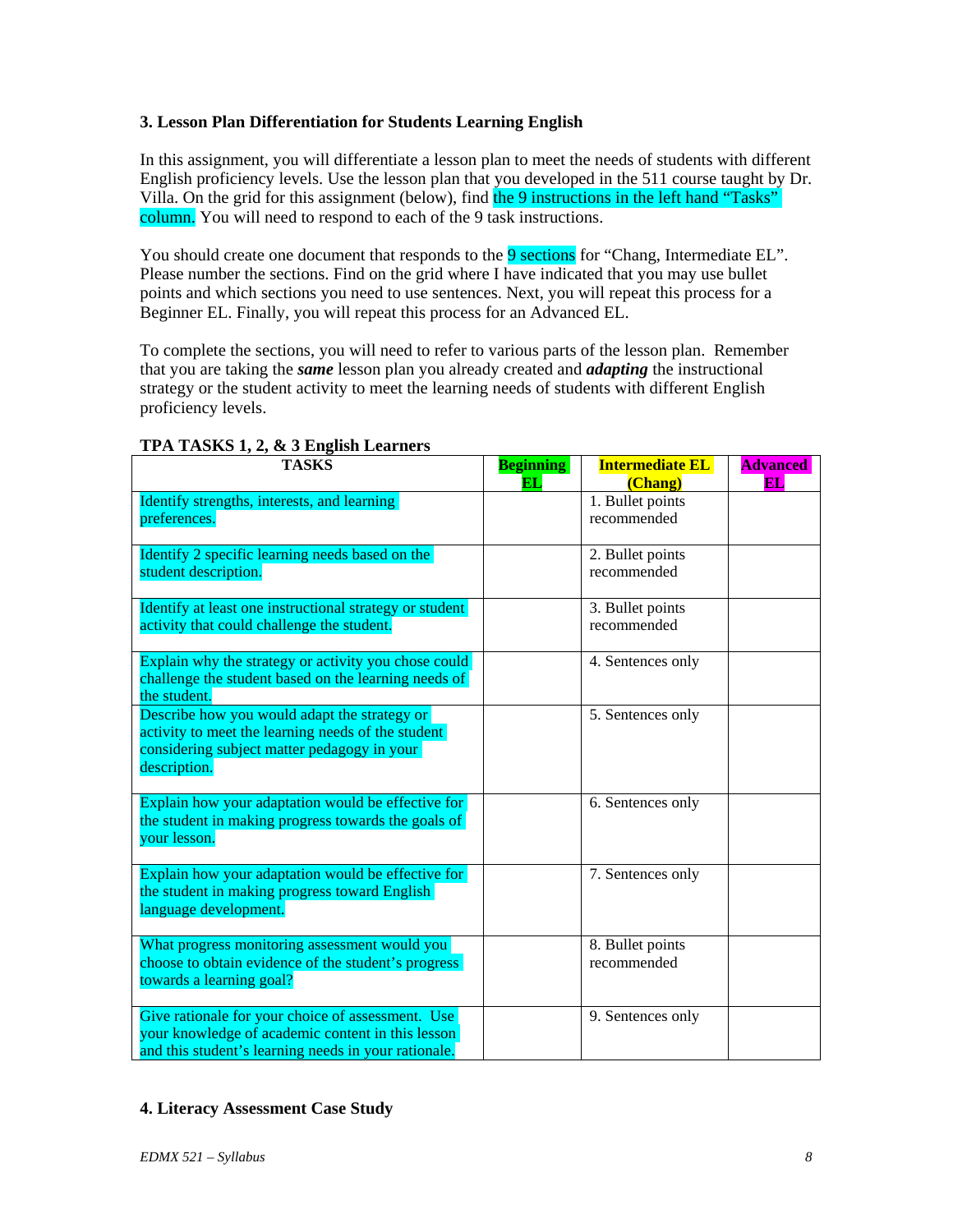In this assignment you will conduct a case study on one student in which you use literacy assessments data to develop a *reading* intervention. You will observe a student reading, conduct various assessments, interpret assessment data and use the data to develop an instructional strategy/intervention.

You will be taught how to conduct the assessments in class workshops. The Literacy Case Study Handbook and the Johns text contain the assessment tools. You will be asked to work with a student and to conduct assessments with this student. In order to analyze the data, you will be taught how to use the Data Analysis Grid (developed by Dr. Quiocho), which can be found in the Literacy Case Study Handbook.

Create a document that includes the Literacy Case Study cover page (below) and the 8 sections listed in the Case Study checklist. The Literacy Assessment Case Study document needs to be submitted to Webct on the due date. (Submit the appendix to the instructor).

#### **COVER PAGE**

### **LITERACY ASSESSMENT CASE STUDY**

### **Name: Date:**

#### **Case study check list**

- [ ] Student Profile (Learning about Student)
- [ ] Reading Attitude Survey

OR Wordless Picture Reading for emergent reader

- [ ] Writing Sample and/or Oral Language Sample
- [ ] IRI Comprehension and Word Recognition Tables

OR Concepts About Print Assessment for emergent reader

- [ ] One grid Data Analysis Grid
- [ ] Description of Student's Literacy strengths
- [ ] Description of Student's Literacy needs
- [ ] Description/Explanation of Instructional Strategy/ Intervention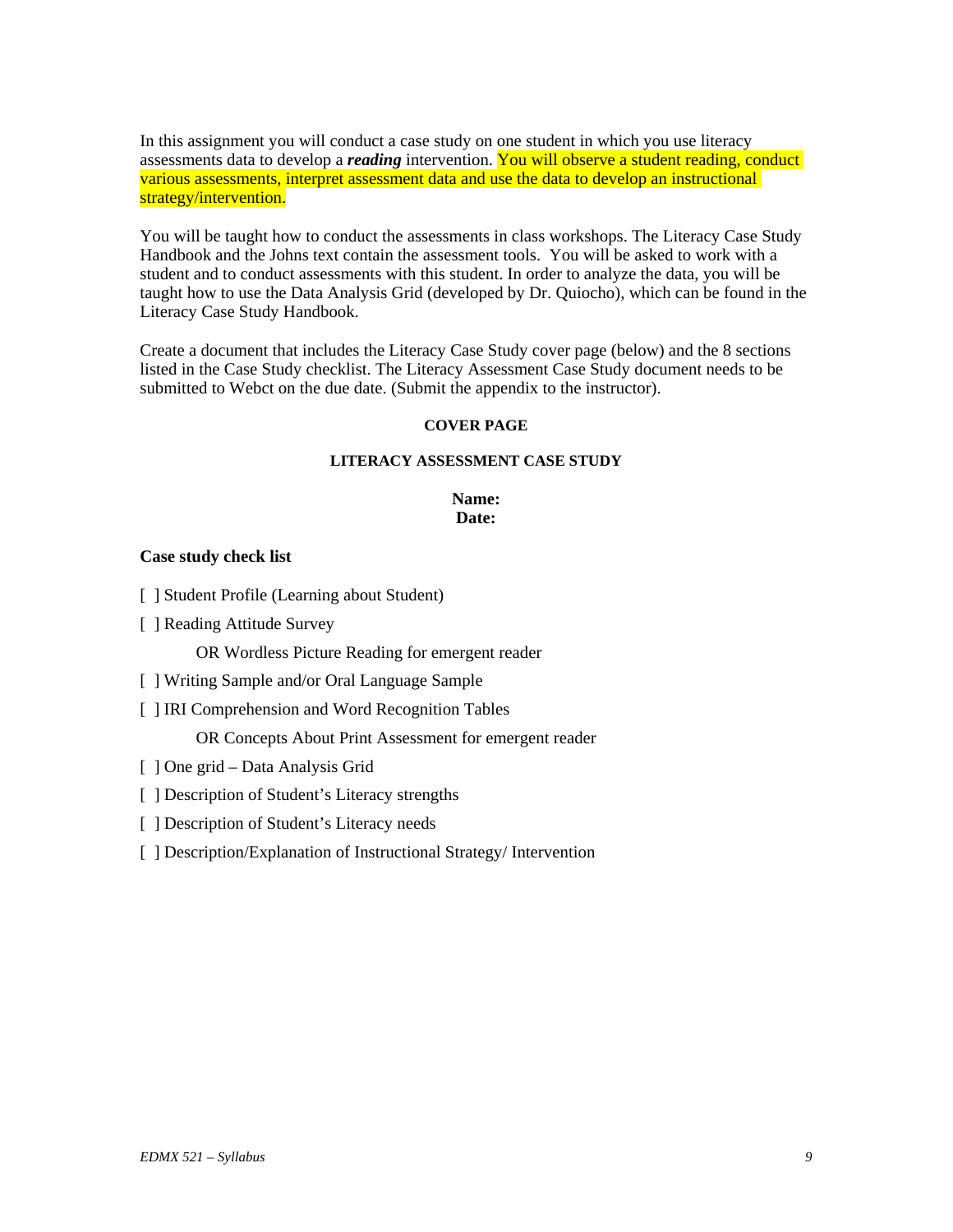### 5. **Modification of Intervention**

In this assignment you will modify/adapt a *reading* intervention. Use the intervention you have developed for your Literacy Assessment Case Study. Assume that you are going to be using that intervention for other students who have different learning strengths.

You will differentiate the instructional strategy that is your reading intervention by developing modifications for other students:

- 1) Tactile: Modify the instructional strategy using **tactile** instruction
- 2) Pictorial: Modify using **pictures** and/or **drawings, diagrams**
- 3) Kinesthetic: Modify using **concrete kinesthetic** activities/materials
- 4) Transition to text using graphic organizers: Modify using **graphic organizers**

You should submit a document that follows the given outline (below) for each modification.

1. I will modify a strategy with a **tactile** modification.

The reading intervention strategy from the case study is...

The specific tactile modification that I will use to adapt the instructional strategy is...

The difference that the student will experience is... (looks like, sounds like, feels like, etc...)

2.

I will modify a strategy with a **pictorial** modification.

The reading intervention strategy from the case study is...

The specific pictorial modification that I will use to adapt the instructional strategy is..

The difference that the student will experience is… (looks like, sounds like, feels like, etc…)

3.

I will modify a strategy with a **kinesthetic** modification.

The reading intervention strategy from the case study is...

The specific kinesthetic modification that I will use to adapt the instructional strategy is..

The difference that the student will experience is… (looks like, sounds like, feels like, etc…)

4.

I will modify a strategy with a **graphic organizer** modification.

The reading intervention strategy from the case study is...

Graphic organizers transition to text. The g.o. I will use to adapt the instructional strategy is..

The difference that the student will experience is… (looks like, sounds like, feels like, etc…)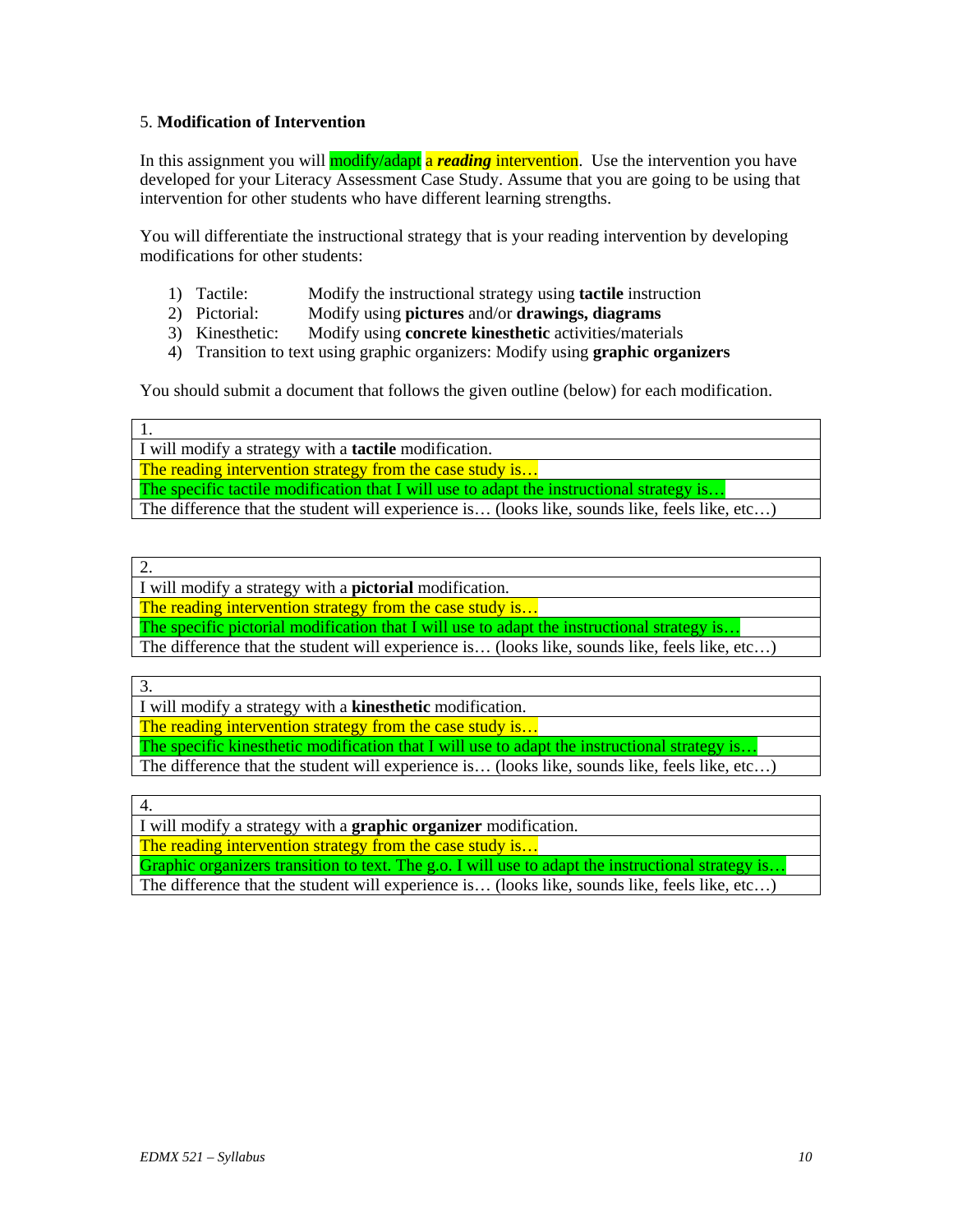# **Course Outline (Timeline and reading assignments are subject to change pending needs of students)**

| <b>Date</b>                                             | <b>Topic</b>                                                                                                                                       | <b>Assignment</b>                                                                           |
|---------------------------------------------------------|----------------------------------------------------------------------------------------------------------------------------------------------------|---------------------------------------------------------------------------------------------|
| Session 1<br>June 2<br>Monday                           |                                                                                                                                                    | <b>On-line text for reference:</b><br>ELA Standards [available online at<br>www.cde.ca.gov] |
| Morning<br>$8:30 - 11:30$                               | Cohort Orientation/team building<br>Orientation to the Course                                                                                      |                                                                                             |
| Lunch<br>$11:30 - 12:30$<br>Afternoon<br>$12:30 - 3:30$ | Dr. Moineau<br>Beginning oral language development,<br>sound and word work:<br>Phonology and Phonemic awareness -<br>theory, research and practice |                                                                                             |
| Session 2<br>June 4                                     | Dr. Moineau                                                                                                                                        | <b>Readings:</b>                                                                            |
| Wednesday                                               |                                                                                                                                                    | <b>Reutzel Chapter 2</b>                                                                    |
| Morning<br>$8:30-11:30$                                 | Phonics, The alphabetic code                                                                                                                       |                                                                                             |
| Lunch<br>$11:30 - 12:30$                                | Spelling as a demonstration of<br>understanding the sound system and<br>using other brain processes                                                |                                                                                             |
| Afternoon<br>$12:30 - 3:30$                             |                                                                                                                                                    |                                                                                             |
| Session 3                                               | Dr. Garza                                                                                                                                          |                                                                                             |
| June 6<br>Friday                                        |                                                                                                                                                    | <b>DUE: Response Journal 1</b>                                                              |
| Morning<br>8:30-11:30                                   | The role of assessment in literacy<br>instruction                                                                                                  | <b>Readings:</b><br>Reutzel Chapter 1<br>Reutzel Chapter 6                                  |
| Lunch<br>$11:30 - 12:30$                                |                                                                                                                                                    |                                                                                             |
| Afternoon<br>$12:30 - 3:30$                             | Teaching Reading-Language Arts<br>(TPE 1a)<br>Planning, organizing and managing<br>reading instruction                                             |                                                                                             |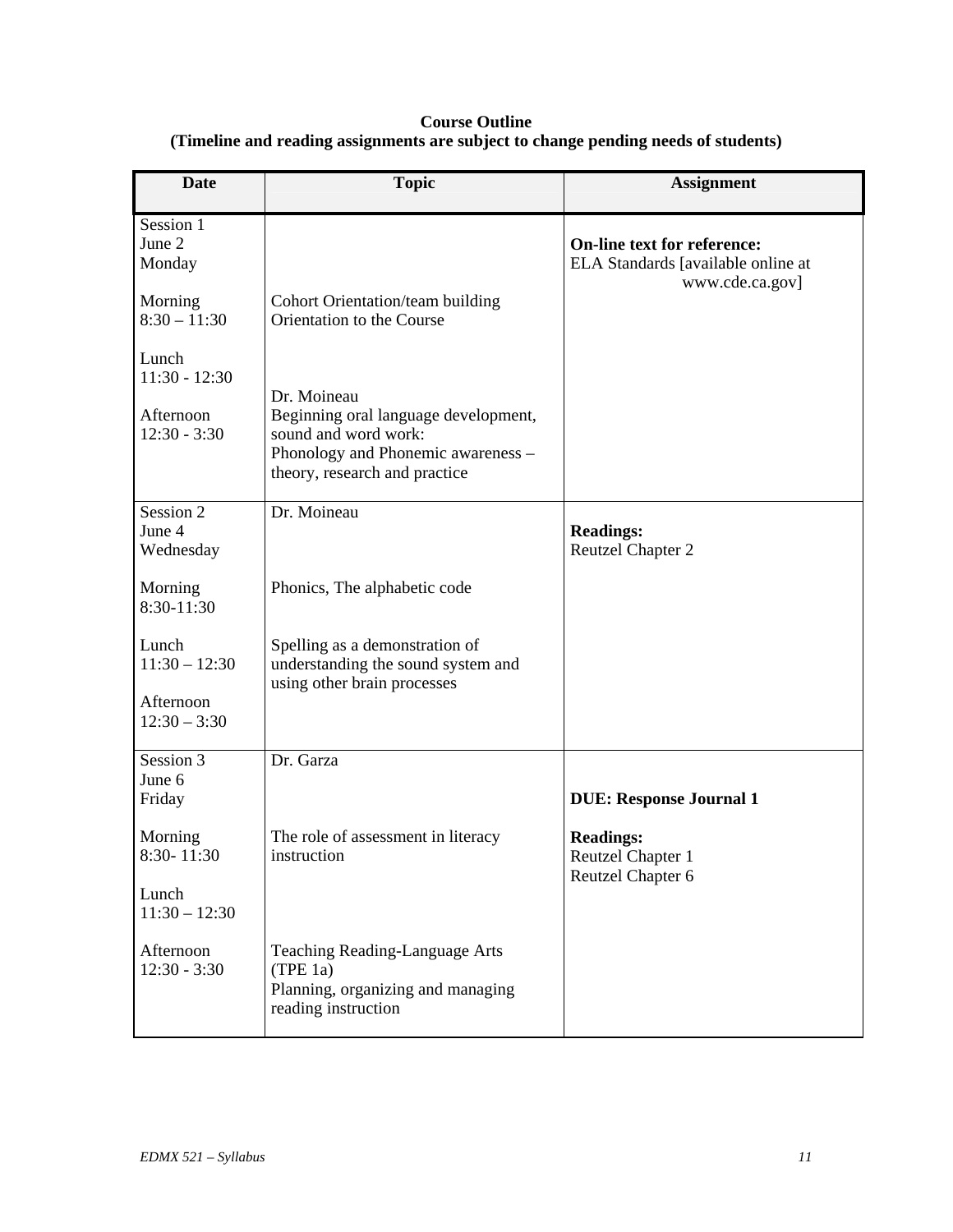| Session 4       | Dr. Moineau                              |                                          |
|-----------------|------------------------------------------|------------------------------------------|
| June 9          |                                          | <b>DUE: TPE 1a Structured Reflection</b> |
| Monday          |                                          |                                          |
|                 |                                          | <b>Readings:</b>                         |
| Morning         | Theory, research and practice of grammar | Reutzel Chapter 4                        |
| $8:30 - 11:30$  | and other components of the structure of |                                          |
|                 | the English language                     |                                          |
| Lunch           |                                          |                                          |
| $11:30 - 12:30$ |                                          |                                          |
|                 | The Language of School/                  |                                          |
| Afternoon       | The Language of Learning                 |                                          |
| $12:30 - 3:30$  | The lexicon of English                   |                                          |
|                 | Vocabulary strategies                    |                                          |
|                 |                                          |                                          |
| Session 5       | Dr. Garza                                |                                          |
| June 11         |                                          | <b>DUE: Response Journal 2</b>           |
| Wednesday       |                                          |                                          |
|                 | Reading Comprehension:                   | <b>Readings:</b>                         |
| Morning         | narrative & expository                   | Reutzel Chapter 5                        |
| 8:30-11:30      | <b>Making Content Accessible</b>         | Quiocho & Ulanoff Chapter 6 & 8          |
|                 | (TPE 4)                                  |                                          |
| Lunch           |                                          |                                          |
| $11:30 - 12:30$ |                                          |                                          |
|                 | Various English proficiency levels and   |                                          |
| Afternoon       | English literacy instruction:            |                                          |
| $12:30 - 3:30$  | <b>Strategies and Scaffolds</b>          |                                          |
|                 |                                          |                                          |
| June 14         |                                          | <b>DUE: TPE 4 Structured Reflection</b>  |
|                 |                                          |                                          |
| <b>EDMX 511</b> | EDMX 511 for two weeks                   | EDMX 511 for two weeks                   |
|                 |                                          |                                          |
| Session 6       | Dr. Garza                                |                                          |
| July 7          |                                          |                                          |
| Monday          |                                          |                                          |
|                 | Determining student strengths & needs    | <b>Readings:</b>                         |
| Morning         | Developing recommendations for literacy  | Reutzel Chapter 7                        |
| $8:30 - 11:30$  | interventions                            | Quiocho & Ulanoff Chapter 6 & 8          |
|                 |                                          |                                          |
| Lunch           |                                          | <b>On-line text for reference:</b>       |
| $11:30 - 12:30$ |                                          | ELD Standards [available online at       |
|                 |                                          | www.cde.ca.gov]                          |
| Afternoon       | Differentiating a lesson plan for the    |                                          |
| $12:30 - 3:30$  | needs of students learning English       |                                          |
|                 |                                          |                                          |
|                 |                                          |                                          |
|                 |                                          |                                          |
|                 |                                          |                                          |
|                 |                                          |                                          |
|                 |                                          |                                          |
|                 |                                          |                                          |
|                 |                                          |                                          |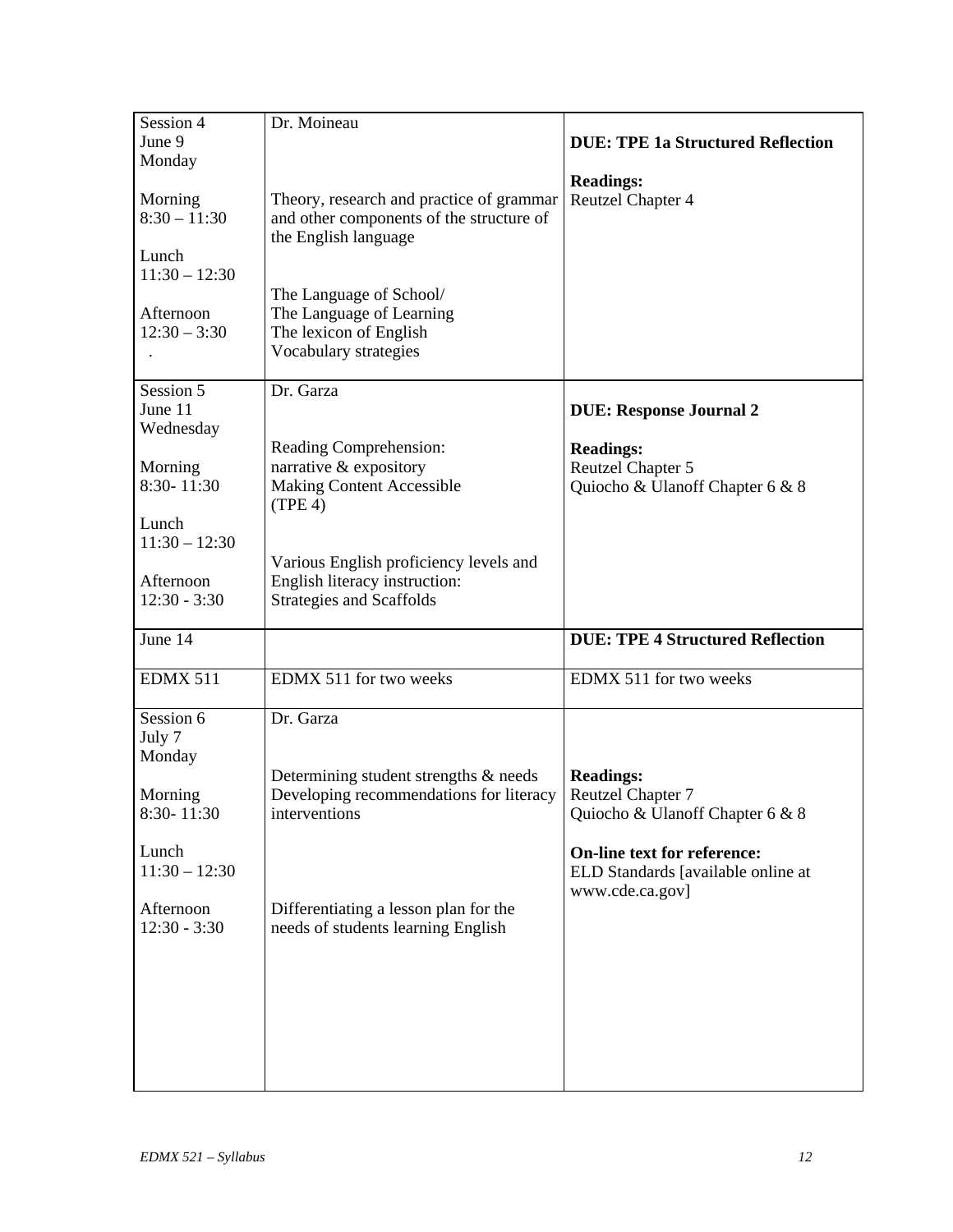| Session 7                   | Dr. Garza                                                                |                                                                          |
|-----------------------------|--------------------------------------------------------------------------|--------------------------------------------------------------------------|
| July 9                      |                                                                          |                                                                          |
| Wednesday                   |                                                                          | <b>DUE: Response Journal 3</b>                                           |
| Morning<br>8:30-11:30       | Developing modifications for a reading<br>intervention                   | <b>DUE:</b> Lesson plan differentiation for<br>students learning English |
| Lunch<br>$11:30 - 12:30$    |                                                                          |                                                                          |
| Afternoon<br>$12:30 - 3:30$ |                                                                          |                                                                          |
| Session 8                   | Dr. Garza                                                                |                                                                          |
| July 11                     |                                                                          | <b>DUE: Literacy Assessment Case Study</b>                               |
| Morning<br>8:30-11:30       | Making Connections Across the Content<br><b>RICA Content Area Review</b> | <b>DUE: Modifications for a reading</b><br>intervention                  |
| Lunch<br>$11:30 - 12:30$    |                                                                          |                                                                          |
| Afternoon<br>$12:30 - 3:30$ |                                                                          |                                                                          |